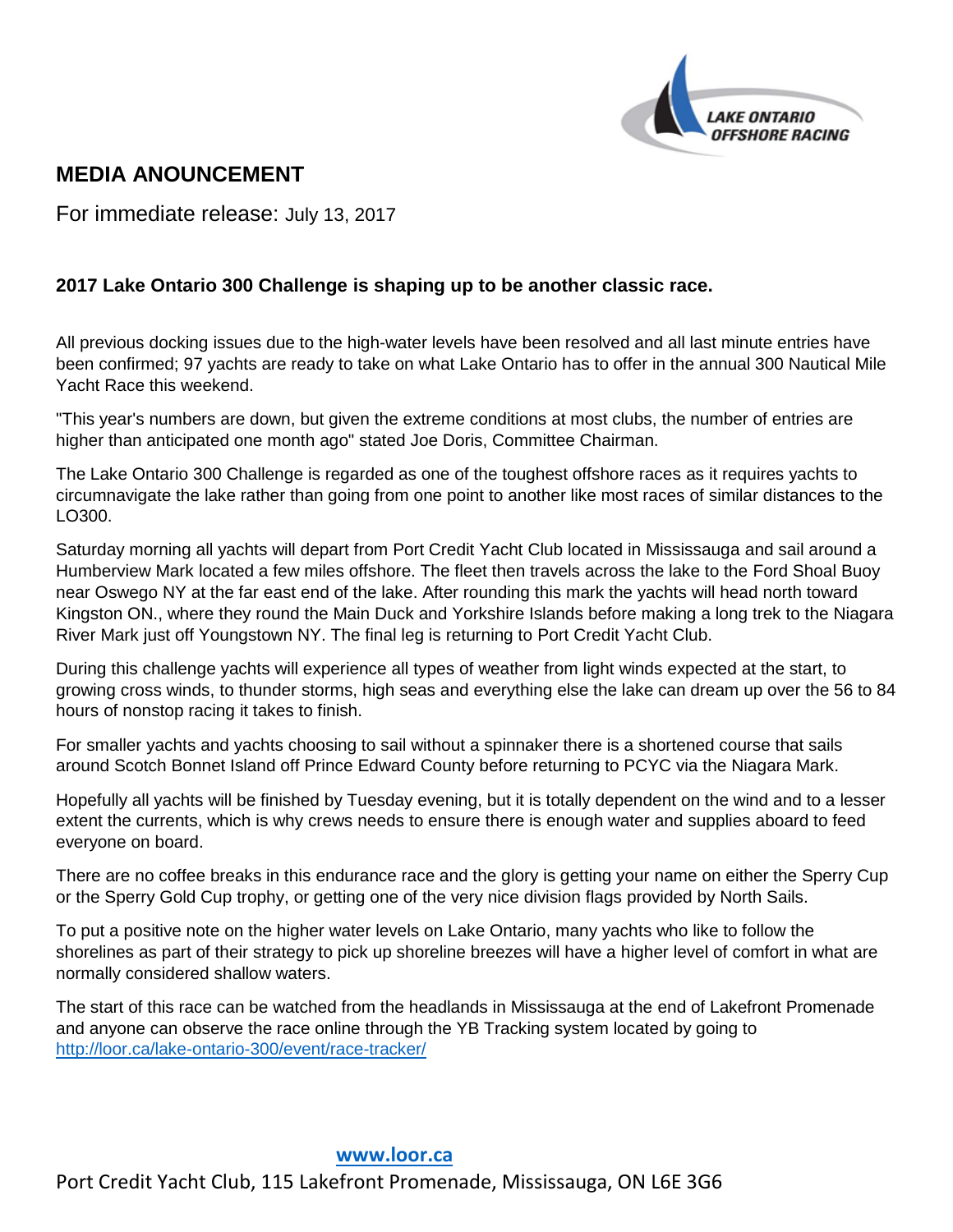



# **DATES:**

Friday July 14<sup>th</sup> - Pre-Race activities start:

Saturday July  $15<sup>th</sup> - 10:00$  AM Race Start at

Saturday July  $15<sup>th</sup> - 9:40$  AM Media Boat Departure from dock

Monday July  $17<sup>th</sup>$  – First Finishers are expected (dependant on wind)

All media are invited to attend early Saturday AM breakfast prior to race and if advance notice is given, view the start from the LO300 Media Boat. Accommodations can also be made for attending the Friday evening festivities.

## **LOCATION:**

Port Credit Yacht Club 115 Lakefront Promenade Mississauga, ON

#### **CONTACTS:**

| Joe Doris - Chairman             | joe.doris@anixter.com   | 416-801-6551 |
|----------------------------------|-------------------------|--------------|
| Louisa Sonosky - Media Relations | louisa@parker-media.ca  | 647-467-7231 |
| Jeff Chalmers - Media            | jeffchalmers@rogers.com | 416-312-5091 |
| Steve Singer - Marketing         | stevesinger88@gmail.com | 416-452-8021 |

#### **WEBSITE INFORMATION**

| Website:            | http://loor.ca/lake-ontario-300/            |                      |
|---------------------|---------------------------------------------|----------------------|
| Media Registration: | https://yachtscoring.com/press_signup.cfm   |                      |
| Title Sponsor:      | driveHG                                     | The Humberview Group |
| Scoring Webpage:    | https://yachtscoring.com/emenu.cfm?eID=2990 |                      |

## **[www.loor.ca](../../../../../User/User/AppData/Local/Microsoft/Windows/Temporary%20Internet%20Files/Content.IE5/LPBV5RDO/www.loor.ca)**

Port Credit Yacht Club, 115 Lakefront Promenade, Mississauga, ON L6E 3G6